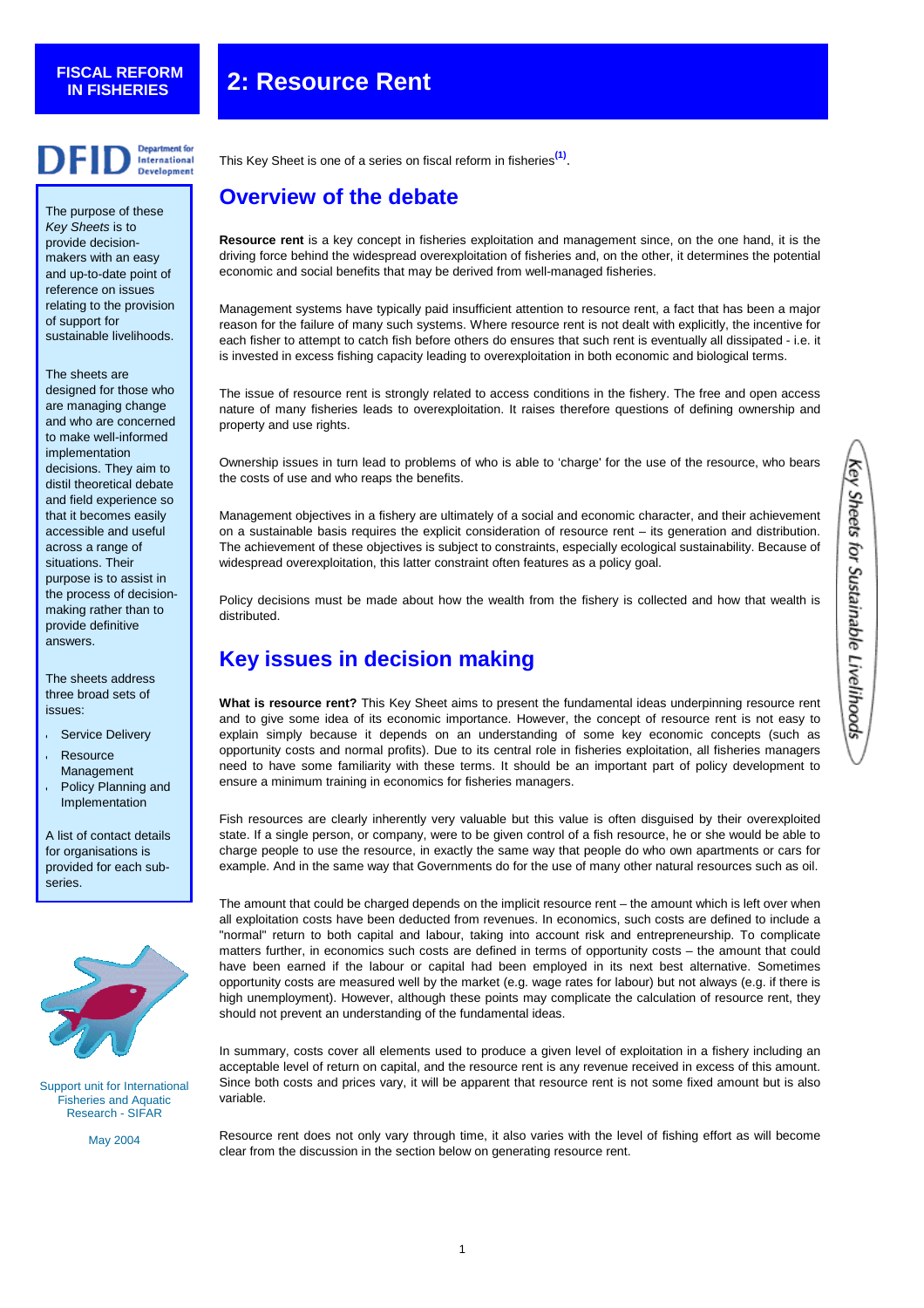#### **DFID experience**

- **[•](http://europa.eu.int/comm/development/index_en.htm)** The DFID Workshop and Exchange of Views on Fiscal Reform in Fisheries took place in the context of a wider OECD-DAC ENVIRONET initiative examining issues related to environmental fiscal reform (EFR) for sustainable development and poverty reduction. Outcomes of this initiative will include a joint-agency paper on EFR - Environmental Fiscal Reform.
- **[•](http://europa.eu.int/comm/development/index_en.htm)** DFID has also supported work on EFR in China, India and South Africa.

#### **Centres of expertise**

- **[•](http://europa.eu.int/comm/development/index_en.htm)** [Australian Bureau of](http://www.abare.gov.au/research/fisheries/fisheries.html) [Agricultural and](http://www.abare.gov.au/research/fisheries/fisheries.html)  [Resource Economics](http://www.abare.gov.au/research/fisheries/fisheries.html) [- ABARE](http://www.abare.gov.au/research/fisheries/fisheries.html)
- **[•](http://europa.eu.int/comm/development/index_en.htm)** [Department for](http://www.defra.gov.uk/fish/fishindx.htm)  [Environment,](http://www.defra.gov.uk/fish/fishindx.htm) [Fisheries and Rural](http://www.defra.gov.uk/fish/fishindx.htm) [Affairs - DEFRA](http://www.defra.gov.uk/fish/fishindx.htm)
- **[•](http://europa.eu.int/comm/development/index_en.htm)** [Department for](http://www.dfid.gov.uk/)  [International](http://www.dfid.gov.uk/) [Development - DFID](http://www.dfid.gov.uk/)
- **[•](http://europa.eu.int/comm/development/index_en.htm)** European Union EU:
- [•](http://europa.eu.int/comm/development/index_en.htm) [DG VIII](http://europa.eu.int/comm/development/index_en.htm)
- [Development](http://europa.eu.int/comm/development/index_en.htm)
- [•](http://europa.eu.int/comm/development/index_en.htm) [DG XI Environment](http://europa.eu.int/comm/dgs/environment/index_en.htm)
- [•](http://europa.eu.int/comm/development/index_en.htm) [DG XIV Fisheries](http://europa.eu.int/comm/dgs/fisheries/index_en.htm) **[•](http://europa.eu.int/comm/development/index_en.htm)** [Food and Agriculture](http://www.fao.org/fi/default_all.asp)  **Organization**
- [of the United Nations](http://www.fao.org/fi/default_all.asp) [- FAO UN, Fisheries](http://www.fao.org/fi/default_all.asp) **[Department](http://www.fao.org/fi/default_all.asp)**
- **[•](http://europa.eu.int/comm/development/index_en.htm)** [German Technical](http://www.gtz.de/english/index.asp) [Cooperation Agency](http://www.gtz.de/english/index.asp)  [- GTZ](http://www.gtz.de/english/index.asp)
- **[•](http://europa.eu.int/comm/development/index_en.htm)** [GOPA](http://www.gopa.de/en/corp/index.html) Consultants
- **[•](http://europa.eu.int/comm/development/index_en.htm)** [IDDRA](http://www.solenthub.co.uk/pages/iddraportsmouth.html)
- **[•](http://europa.eu.int/comm/development/index_en.htm)** [Institut de Recherche](http://www.ird.fr/)  [pour le](http://www.ird.fr/) [Développment - IRD](http://www.ird.fr/)
- **[•](http://europa.eu.int/comm/development/index_en.htm)** [Integrated Marine](http://www.exeter.ac.uk/imm/)  [Management](http://www.exeter.ac.uk/imm/) - IMM
- **[•](http://europa.eu.int/comm/development/index_en.htm)** [Marine Resources](http://www.mragltd.com/) [Assessment Group -](http://www.mragltd.com/)  [MRAG](http://www.mragltd.com/)
- **[•](http://europa.eu.int/comm/development/index_en.htm)** [National Oceanic and](http://www.noaa.gov/fisheries.html)  **[Atmospheric](http://www.noaa.gov/fisheries.html)** [Administration -](http://www.noaa.gov/fisheries.html)  [NOAA Fisheries](http://www.noaa.gov/fisheries.html)
- **[•](http://europa.eu.int/comm/development/index_en.htm)** [Natural Resources](http://www.nri.org/)  [Institute - NRI](http://www.nri.org/)

**Ownership issues -** The concept of resource rent was first developed by Ricardo in 1817 in the context of land. One important difference between land and fish is that the former tends to stay where it is whereas the latter are notoriously mobile. It has proven relatively easier to define property and use rights in the case of land than in the case of fish. A big policy challenge in the case of fishing is therefore the future development of property and use right systems. Such systems will have major implications both for the generation of resource rent and for its sharing between different stakeholders.

Fisheries on the high seas outside of 200 mile EEZs - Exclusive Economic Zones - have no effective owner and pose particular difficulties to management. Even within EEZs, although the State is usually the legal "owner", or custodian, of the fish resource, the application of ownership rights in terms of resource rents remains relatively rare, although it is beginning to become more common.

One reason is that access to fishing has long been considered free and open, and the concept of having to pay a rent to use the resource can be hard to implement from a policy perspective. Because of its free and open nature, fishing has often been an activity of last resort. Policy-makers are faced with hard choices. World-wide experience suggests strongly that current policies will simply lead to increasing ecological problems. Moving towards management based on rent generation and restricted access appears to offer the best hope for improved fisheries exploitation in the future, but requires careful policy development given the difficult social welfare issues that are raised.

**Generating resource rent -** The diagram below presents a simple model of a fishery based on a Schaefer biological growth function. On the assumption that the price of fish is independent of the quantity sold, the parabola shows that as effort increases so does sustainable yield up to a maximum (the maximum sustainable yield - MSY) at effort level E2. Beyond this point, further increases in effort result in reductions in sustainable yield. For many years, and still in many international conventions, MSY was considered the biological optimum**[\(2](#page-2-0)**) .



Resource rent is the vertical difference between revenue (shown by the parabola marked R) and costs (shown by the straight line from the origin marked C). Resource rent also initially increases as effort increases, reaching a maximum at effort level E1. This level is called the maximum economic yield (MEY). Increases in effort beyond this point reduce the economic return from the fishery.

Note that maximum resource rent, or MEY, occurs at an effort level somewhat below MSY and therefore a policy aimed at achieving maximum resource rent (the economic optimum) would be more ecologically friendly than a policy targeting MSY.

Since fishing is usually undertaken in pursuit of profit, it might be thought logical that fishers would use fishing effort so that resource rent is maximised. Recall, however, that the cost line includes "normal" profit. As a result, at levels of effort below that where revenue and cost are equal, fishers will be earning above normal profits. As with any industry, such profits will attract new entrants and, if access is free and open, this process will continue until all resource rent has been dissipated, at effort level E3.

In equilibrium then the fishery will operate at the point where revenue equals cost. Fishers will earn normal profits but the fishery is overexploited both economically and biologically. In practice the situation is likely to be worse than described by the model because of the variability of the key parameters in fishing – biological productivity, prices and costs. Above normal profits can easily emerge in the short run encouraging nonviable increases in effort that are difficult to correct.

The key policy problem is to design management arrangements that prevent resource rent from being dissipated. Only two broad options present themselves - either management instruments must be developed that enable rents to be capitalised, or rents must be removed through royalty payments (or a combination of the two).

**Calculation and importance of resource rent -** The calculation of resource rent essentially requires giving values to the diagram above. Key data requirements include the biological productivity function, and costs and earnings associated with the various segments operating in the fishery. Generally speaking bioeconomic models must be constructed for the major fisheries. Such models can be more or less complicated depending upon requirements.